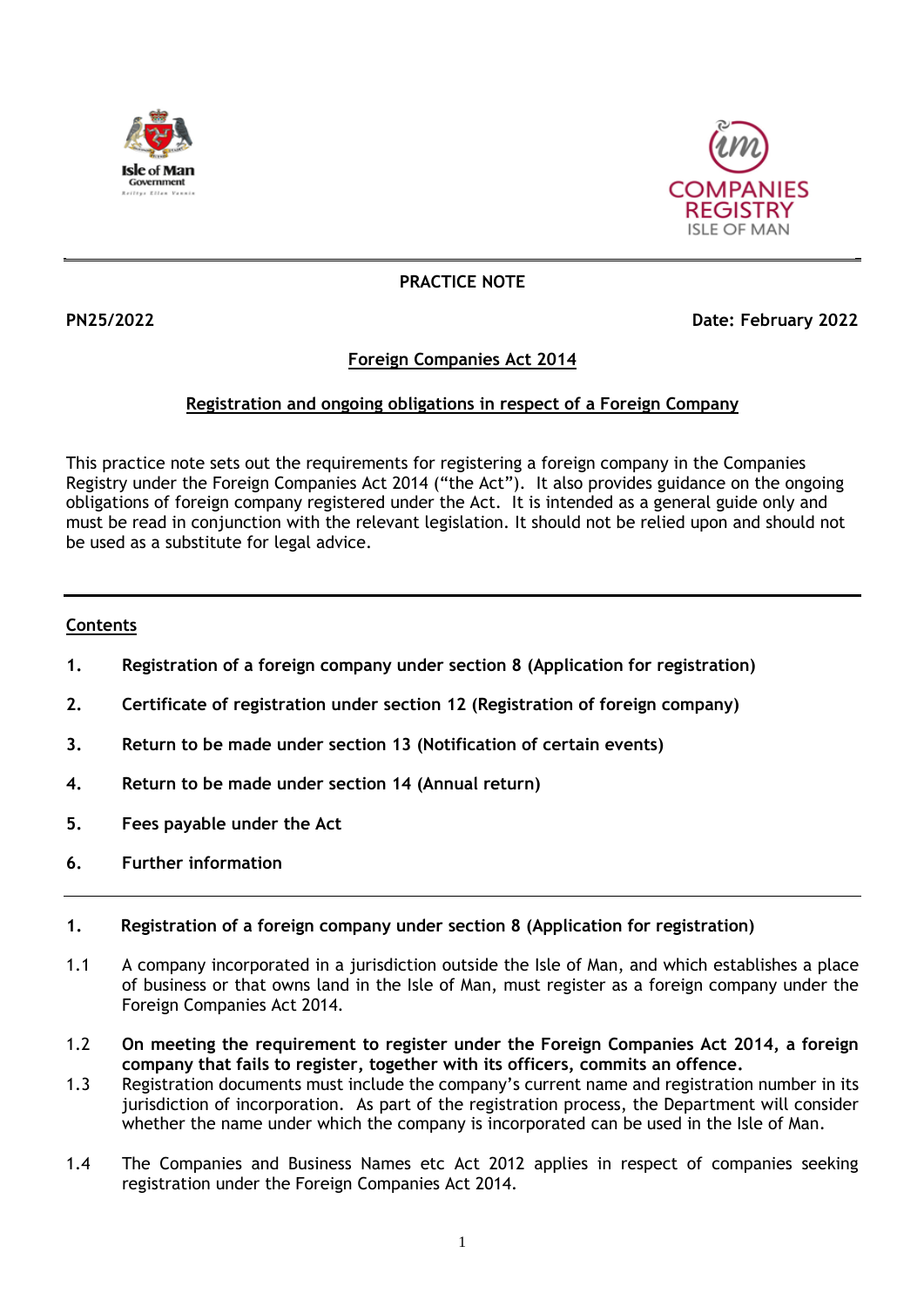1.5 The required details as set out in section 9 of the Foreign Companies Act 2014 must be included in the Form REGF. This must be delivered to the Companies Registry for registration, together with the appropriate fee.

# **NB: Companies that have already registered with the Assessor and have an Isle of Man tax reference number are encouraged to contact the Income Tax Division when the registration documents are lodged, to advise that the company will be joining one of the Island's registers.**

### **2. Certificate of registration under section 12 (Registration of foreign company)**

On successful registration of an application made under the Foreign Companies Act 2014, the Department will, under section 12 of the Act, issue a certificate of registration.

#### **3. Return to be made under section 13 (Notification of certain events)**

- 3.1 Within a month of the occurrence of any of the following events, a return must be made to the Companies Registry on the form NCEF:
	- (a) Change of address or place at which service of process and notices are accepted;
	- (b) Change of the person who is authorised to accept service of process and notices;

(c) Any change to the details of the person who is authorised to accept service of process and notices;

- (d) The appointment of a receiver or liquidator (or similar) in the home jurisdiction;
- (e) The company ceases to exist in the home jurisdiction; or
- (f) The company no longer requires its registration under the Act to continue.
- 3.2 If the annual return is made to the Companies Registry more than one month after this date, a late fee will be payable. This late fee is *in addition* to the annual return fee.

#### **4. Return to be made under section 14 (Annual return)**

- 4.1 Within one month of the anniversary of the date of incorporation of the company in its home jurisdiction, an annual return must be made to the Companies Registry on the form ARF.
- 4.2 If the annual return is made to the Companies Registry more than one month after this date, a late fee will be payable. This late fee is *in addition* to the annual return fee.
- 4.3 **Please note that the annual return date under the Foreign Companies Act 2014 has been changed to align it to the date of incorporation in the home jurisdiction. This is a change from the old position under Part XI of the Companies Act 1931 where the annual return date was the anniversary of registration as a foreign company in the Isle of Man.**

#### **5. Fees payable under the Act**

5.1 The Foreign Companies (Fees) Order 2014 and the Foreign Companies (Miscellaneous Fees) Order 2014 apply.